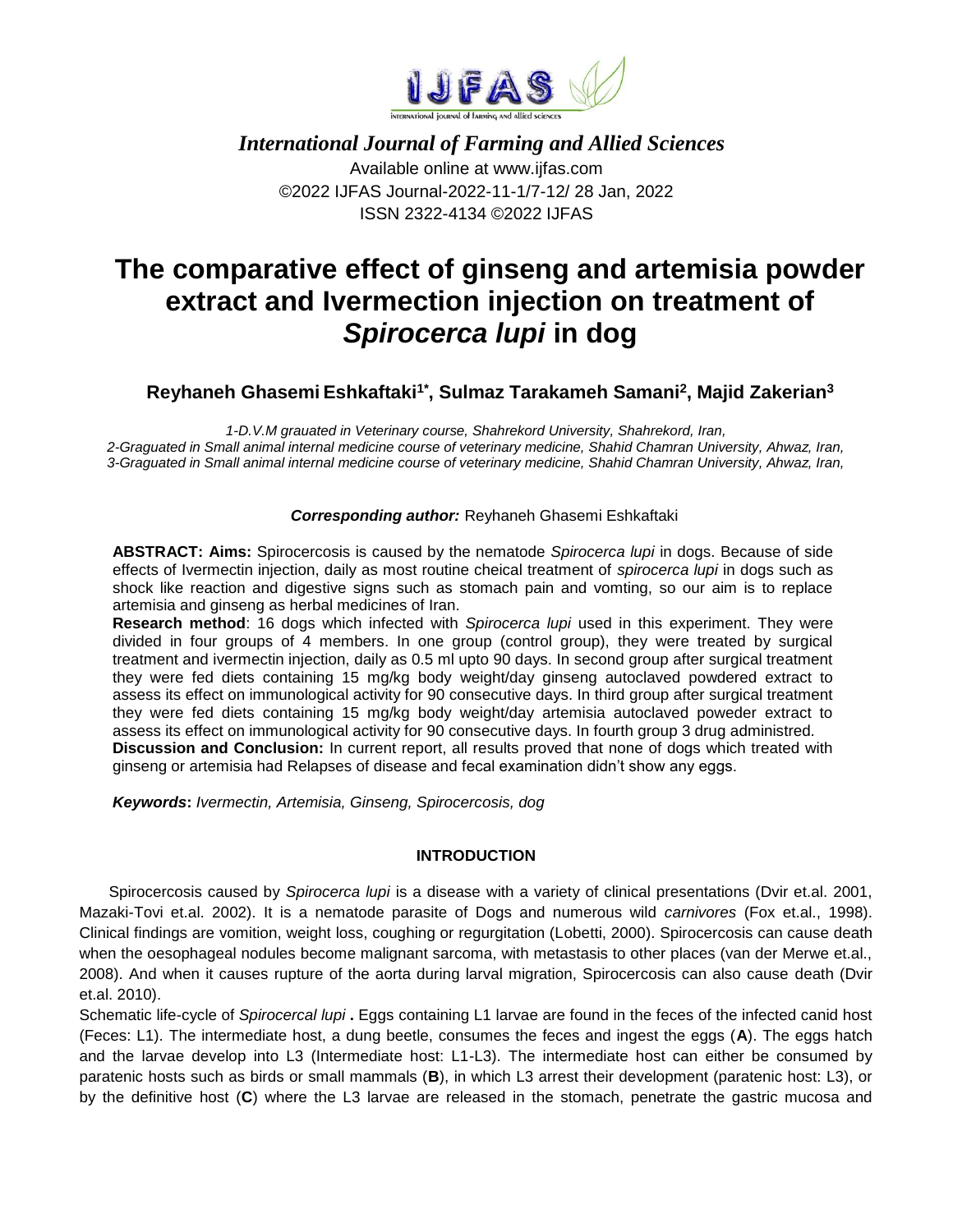#### Intl J Farm & Alli Sci. Vol., 11 (1): 7-12, 2022

migrate within blood vessel walls to the caudal thoracic aortic wall, where they develop to L4. From there, larvae migrate to the caudal esophagus, where they mature and sexually reproduce (**E**, Definitive host: L3-L5). Alternatively, the definitive host preys on L3 infected paratenic hosts (**D**). Adult worms are found in the esophageal wall, surrounded by a nodule. The female worms pass their eggs to the gastrointestinal tract, and into the feces (**F**, Definitive host: L5-eggs) (figure1). The diagnosis of Spirocercosis are basis on fecal flotation, thoracic radiographs, clinical pathology information, Serology such as IFA, Imaging such as radiography and CT (Liesel et.al., 2008).



**Figure 1:** *Spirocerca lupi* life cycle in dogs.

Ivermectin is a commonly used anti-parasitic in animals, which is in macrolid drug group and it's also used in people to treat some parasitic diseases. Ivermectin is a semisynthetic, anthelminitic agent. It is an avermectin which a group of pentacyclic sixteen-membered lactone (i.e. a macrocyclic lactone disaccharide) derived from the soil bacterium Streptomyces avermitilis. Avermectins are potent anti-parasitic agents. Ivermectin is the most common avermectin. It is a broad spectrum antiparasitic drug for oral administration. It is sometimes used to treat human onchocerciasis (river blindness). It is the mixture of 22, 23-dihydro-avermectin B1a (at least 90%) and 22, 23-dihydro-avermectin B1b (less than 10%). Ivermectin binds selectively and with high affinity to glutamate-gated chloride ion channels in invertebrate muscle and nerve cells of the microfilaria. This binding causes an increase in the permeability of the cell membrane to chloride ions and results in hyperpolarization of the cell, leading to paralysis and death of the parasite. Ivermectin also is believed to act as an agonist of the neurotransmitter gammaaminobutyric acid (GABA), thereby disrupting GABA-mediated central nervous system (CNS) neurosynaptic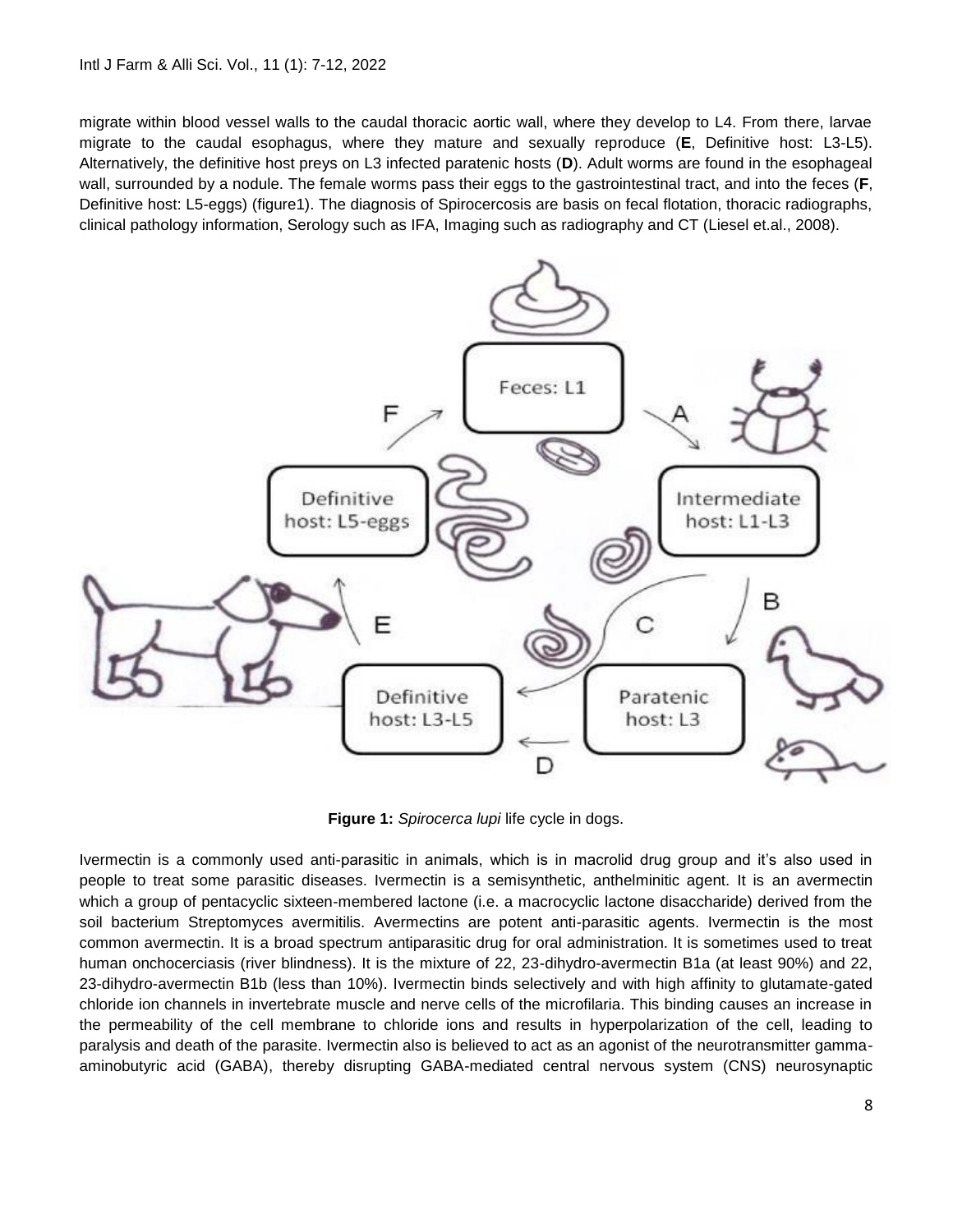transmission. Ivermectin may also impair normal intrauterine development of O. volvulus microfilariae and may inhibit their release from the uteri of gravid female worms. Ivermectin is metabolized in the liver, and ivermectin and/or its metabolites are excreted almost exclusively in the feces over an estimated 12 days, with less than 1% of the administered dose excreted in the urine. Its side effects in dogs are digestive signs such as: vomting, diarrhea and stomach pain (Karlgren et.al., 2012).

Panax ginseng is one of the tonic remedies of oriental medicine (Chen et.al., 1998) and it had a variety of beneficial effects (Jin et.al., 1999). It can improve immune function, psychologic function, exercise performance and modulate cardiovascular function, metabolic processes, neuro-endocrine system activities (Gillis et.al., 1997, Kiefer et.al., 2003, Liu and Xiao, 1992). For a long time, it was well known that Panax ginseng had a vasorelaxing effect in several vessels (Kim et.al., 1994, Chang et.al., 1994). Its pharmacological activity showed that it can reduce stress (Farnsworth and Bederka, 1973, Siegel, 1979). *T*here are a mixture of glycosides in the active chemical constituents of ginseng (Leung, 1980)*.* 

Artemisia is a plant of the genus Plantae of the order Asterales of the family Asteraceae under the family Asteroideae of the genus Anthemideae and the genus artemisia. In Persian, this plant is called artemisia, wormwood and rice bran. Artemisia grows in temperate climates from both hemispheres, but is more common in arid and semi-arid habitats (Watson, 2002).There are several species of artemisia, with between 200-400 worldwide and 33 species in Iran. Most of them have bitter and fragrant leaves caused by trinoids and lactone and also have more or less similar medicinal properties. So far, extensive studies have been conducted on the chemical composition of different species of artemisia. Among the species of this genus that are cultivated in different countries and have medicinal importance can be A.pontica, A. maritima, A.kurramensis, A.dracunculus, A.ciniformis, A.absinthium, A.abrotanum, A. vulgaris (Kordali, 2005), A.kulbadica (Rahimi, 2014), A.santolina, A. annua, A. turanica (Emami, 2008), A. aucheri boiss (Rostami, 2009), A. seiberi (Dalimi, 2013), A.roxburghiana (Karabegović, 2011) And A.scoparia (Afshar, 1990).

The result of these studies is the discovery of new and unique compounds in plants of this genus. In general, the chemical compounds in artemisia can be classified into monoterpenes, sesquiterpenes and especially sesquiterpene-lactones, flavonoids, phenylpropanoids, polystylenes and coumarins (Schwabe, 2005)**.**

The present study was conducted to evaluate the effects of ginseng and artemisia on treatment of *S.Lupi* in dogs in comparison to Sc (Subcutaneou) injectional ivermectin.

### **Research method**

In this research,16 dogs weighing approximately 7 kg and 2 *years old*, which infected with *Spirocerca lupi* used in this experiment. They were examined at the start of the experiment. Dogs selected after endoscopic identification of *S. lupi* .They were all have esophageal nodules or granulomas caused by *S. lupi* that were identified by endoscopic method. They were divided in four groups of 4 members. In one group (control group), they were treated by surgical treatment and ivermectin injection, daily as 0.5 ml upto 90 days. In second group after surgical treatment they were fed diets containing 15 mg/kg body weight/day ginseng autoclaved powdered extract to assess its effect on immunological activity for 90 consecutive days. In third group after surgical treatment they were fed orally diets containing 15 mg/kg body weight/day artemisia autoclaved powder extract to assess its effect on immunological activity for 90 consecutive days. In fourth group 3 drug administered, in the same time with 3 other groups. Endoscopic examinations were performed after 3 mouths. Both herbal drug powders was autoclaved in oven at 240 centigrade degree for 5 minutes before usage. Group's number 2, 3 and 4 was treatment groups in our study.

### **Data analysis method**

In order to compare the means in different groups used to one-way analysis of variances (ANOVA) and independent t-test and to examine the relationship the variables were Spearman correlation coefficient was used. Data analyzed using SPSS 14 software and GraphPad Prism 5 used to draw graphs. In all cases, p≤0 / 05 was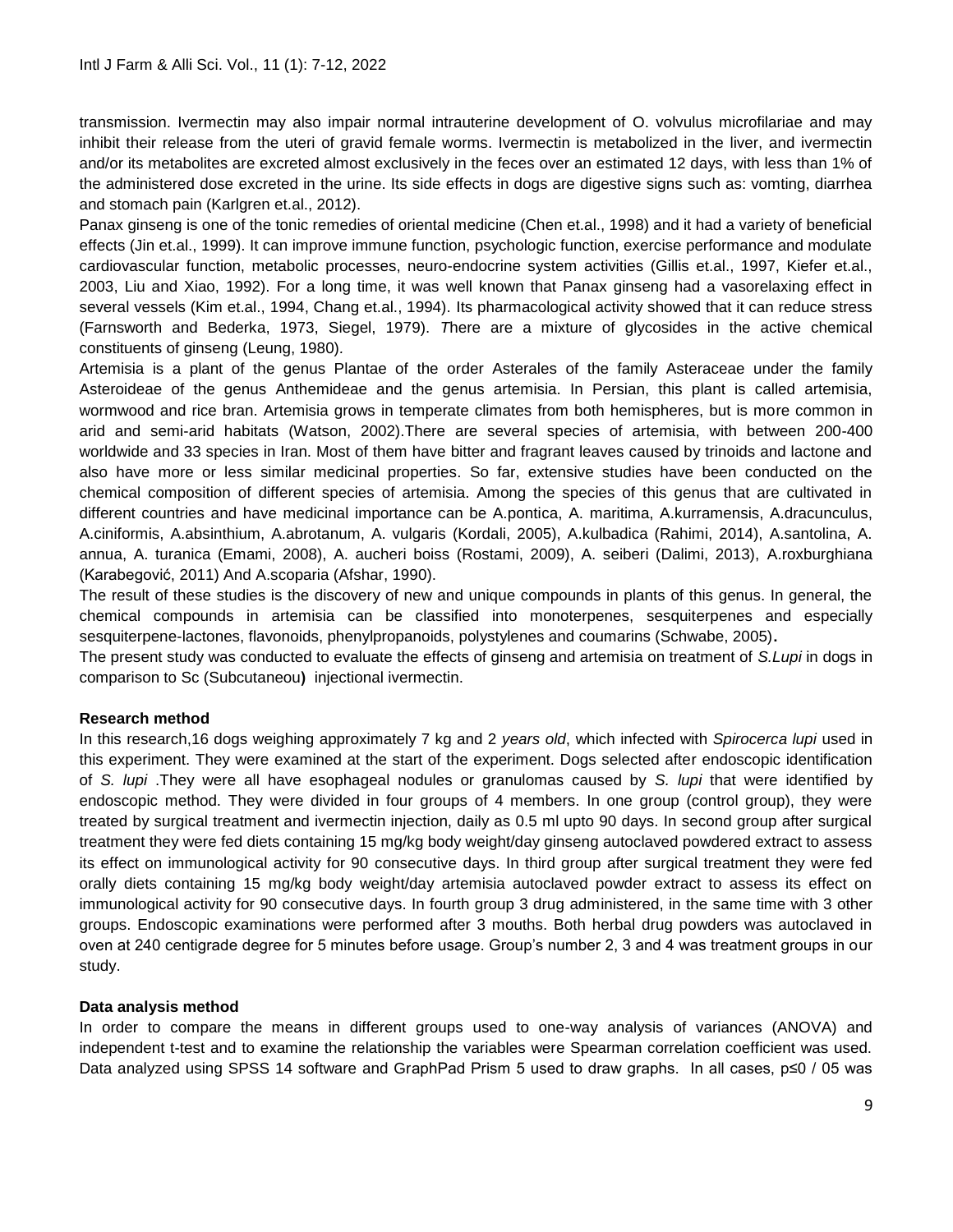considered as a significant level, but because in this research, our most aim was to show the effect of herbal drugs (ginseng and artemisia) in prevention of digestive side effects, so in findings we alone, reported the digestive signs of these 16 dogs, as a table not spss results.

### **Findings (Results and Discussion)**

Endoscopic examinations were performed after 3 mouths. 4 dogs from control groups had relapses and the size of nodules were smaller than before, but none of dogs which treated with ginseng or artemisia alone or both of them with each other, had relapses of disease and fecal examination didn't show any eggs. It confirmed that ginseng and artemisia powdered extract can enhance immune system and prevent relapses of disease that both of them can be useful as herbal treatment. There are many investigation about using drugs as treatment of *S.lupi*. In some studies, treatment with Doramectin can resolve the eosophagal nodules (Wayne, 2000, Lavy et.al., 2002). In a study on effects of feeding Ginseng extract in Beagle dogs proved that there is no treatment-related effects seen in bodyweight gain. food consumption, haematology, clinical chemistry, ophthalmology or gross and histopathological findings (Hess et.al., 2013).

In another study on effect of Korea red ginseng (KRG) on the blood pressure in conscious hypertensive rats revealed that that KRG has a hypotensive effect because of its saponin fraction of KRG in the conscious rats (Jeon et.al., 2000) and in another similar study on effect of Panax Ginseng Alcohol Extract on Cardiovascular System showed hypotensive effect of ginseng From these results it is speculated that the hypotensive effect of ginseng which inhibited myocardial contractility (Jong et.al., 1978).

In a study on effect of Ginseng Saponin in Cardiac Sarcolemma in dogs indicated that phosphorylation sites and the concentration of ouabain binding sites (Bmax) were decreased by low dose of ginseng saponin (Shin et.al., 1986).

In a survey, Panax Ginseng in combination with brewers' yeast was useful as a stimulant for geriatric dogs (Helim-Bjorkman, 2007). Despite of many studies about Ginseng extract, there is no information about its effect on improving immune system in S. lupi, so the present study was done for first time in Iran.

About artemisia treatment role in spirocercosis in dog, our research maybe is the first herbal research in the world because I can't find any article in this media to compare with our work, so I think it must be done more works about this herbal drug (artemisia) because its best results in *spirocercal lupi* as one nematode in our research in dog.

This is the first research work in this comparative herbal drugs as powder so don't have any same results but before some research has done in the world as uroupe as alone in labratory not comparative on ginseng so most research must be done for comparison. All digestive signs came as the table 1 as below.

| வதுபகர                              |                      |                     |                              |
|-------------------------------------|----------------------|---------------------|------------------------------|
| Group 1 (Sc injectional Ivermectin) | Group 2 (Ginseng)    | Group 3 (Artemisia) | Group 4 (3 drugs)            |
| Day 1upto18 no sign                 | Day 1upto18 no       | Day 1upto18 no sign | Day 1upto18 mild stomach     |
|                                     | sign                 |                     | pain                         |
| Day 19 upto 36 severe diarrhea      | Day 19 upto 36 no    | Day 19 upto 36 no   | Day 19 upto 36 no sign       |
|                                     | sign                 | sign                |                              |
| Day 37 upto 54 stomach pain         | Day 37 upto 54 no    | Day 37 upto 54 no   | Day 37 upto 54 moderate      |
|                                     | sign                 | sign                | stomach pain                 |
| Day 55 upto 72 stomach pain and     | Day 55 upto 72<br>no | Day 55 upto 72 no   | Day 55 upto 72 mild diarrhea |
| diarrhea                            | sign                 | sign                |                              |
| Day 72 upto 90 moderate diarrhea    | Day 72 upto 90 no    | Day 72 upto 90 no   | Day 72 upto 90 moderate      |
|                                     | sign                 | sign                | diarrhea                     |

| Table 1- Comparative study of changes in digestive signs during 90 days of daily use of drugs           |
|---------------------------------------------------------------------------------------------------------|
| (4 dog in each group) (In all 4 groups Spirocercosis had been treated)) (every18day, we check digestive |
| signs)                                                                                                  |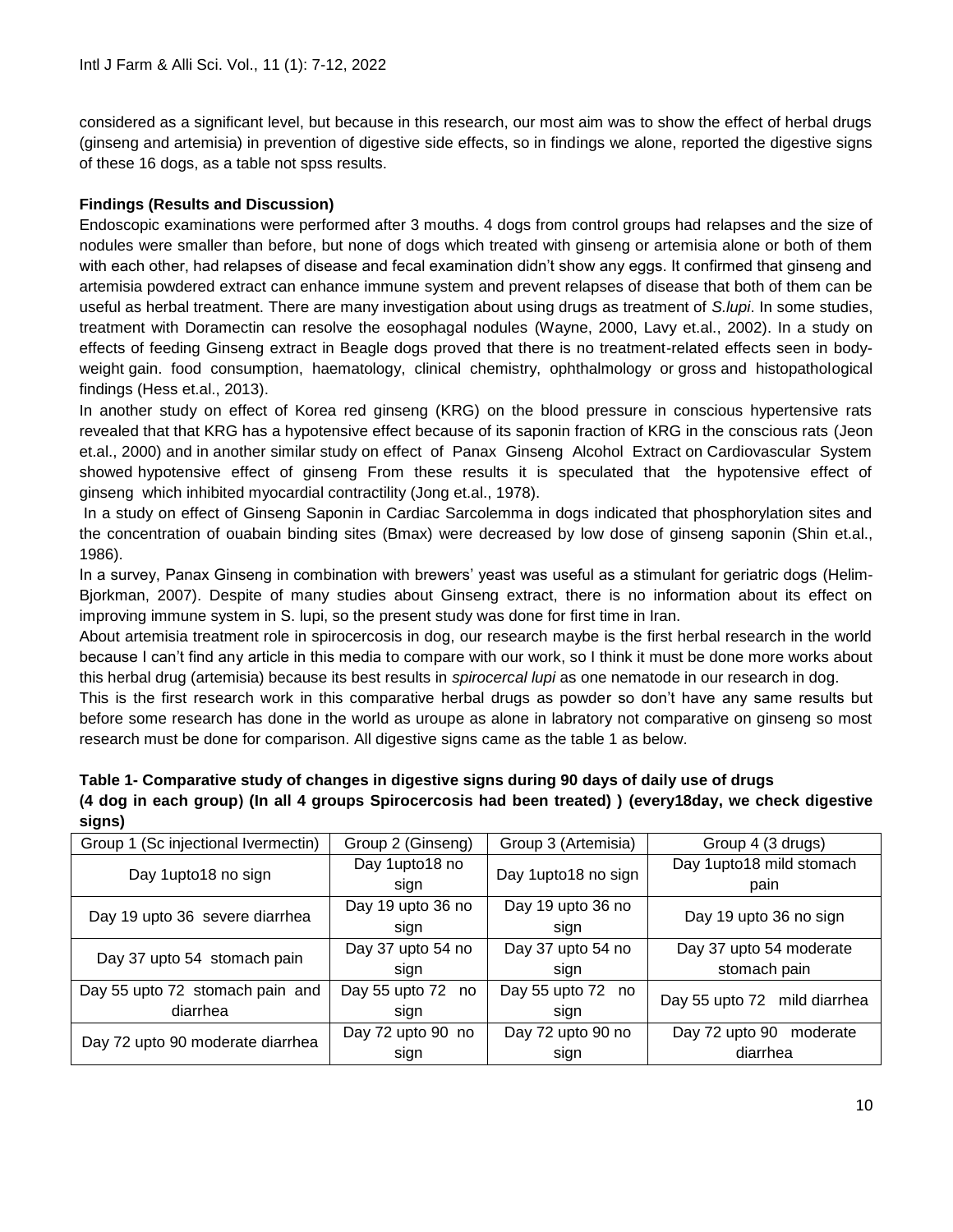#### **Conclusions**

In current report, both ginseng and artemisia as herbal medicines had no side effects in comparison to Sc injectional ivermectin as chemical drug, so we suggested after applying the same our research in different conditions, animals and countries, replace them in dogs and then with more researches in more species as herbal anti- spirocercosis drug because there are safe, potent and available herbal drugs**.**

#### **REFERENCES**

[1] Dvir E, Kirberger RM, Malleczek D. 2001. Radiographic and computed tomographic changes and clinical presentation of spirocercosis in the dog. Veterinary Radiology and Ultrasound; 42, 119–129.

[2] Mazaki-Tovi M, Baneth G, Aroch I, Harrus S, Kass PH, Ben Ari T, Zur G, Aizenberg I, Bark H, Lavy E. 2002. Canine spirocercosis: clinical, diagnostic, pathologic and epidemiologic characteristics. Veterinary Parasitology 107, 235–250.

[3] Fox S M, Burns J, Hawkins J, 1988 .Spirocercosis in dogs. Compendium on Continuing Education for the Practicing Veterinarian 10: 807–822.

[4] Lobetti R G, 2000. Survey of the incidence, diagnosis, clinical manifestations and treatment of Spirocerca lupi in South Africa. S.Afr.vet.Ass; 71(1): 43–46.

[5] Merwe van der LL, Kirberger RM, Clift SJ, Williams M, Keller N, Naidoo V, 2008. Spirocerca lupi infection in the dog: a review. Vet.J;176, 294–309.

[6] Dvir E, Clift SJ, van der Merwe LL, 2010. Review: challenges in diagnosis and treatment of canine spirocercosis. Isr. J. Vet. Med. 65, 5–9.

[7] Liesel L, 2008. van der Merwe, Robert M. Kirberger, Sarah Clift, Mark Williams, Ninette Keller, Vinny Naidoo. Spirocerca lupi infection in the dog: A review. The Veterinary Journal 176 ; 294–309.

[8] Karlgren M, Vildhede A, Norinder U,Wisniewski JR, et al,2012. Calssification of inhibitors of hepatic organic anion transporting polypeptides (OATPs) :influence of protein expression on drug-drug interactions. journal of med chem:may 24;55(10): 4740-63.

[9] Chen X, Liu H, Lei X, Fu Z, Li Y, et al, 1998. Cancer chemopreventive and therapeutic activities of red ginseng. J. Ethnopharmacol. 60: 71–78.

[10]Jin, S.H., J.K. Park, K.Y. Nam, S.N. Park and N.P. Jung. Korean red ginseng saponins with low ratios of protopanxadiol and protopanaxatriol saponin improve scopolamine-induced learning disability and spatial working memory in mice. J. Ethnopharmacol. 66: 123–129, 1999.

[11]Gillis CN. Panax ginseng pharmacology: a nitric oxide link. Biochem. Pharmacol. 54: 1–8, 1997.

[12]Kiefer D. and Pantuso T, 2003. Panax ginseng. Am. Fam. Physician 68: 1539–1542.

[13]Liu CX and Xiao P G, 1992. Recent advance on ginseng research in China. J. Ethnopharmacol. 36: 27–38.

[14] Kim ND, Kang SY, Schini VB, 1994. Ginsenosides evoke endothelium- dependent vascular relaxation in rat aorta. Gen. Pharmacol. 25 (6), 1071–1077.

[15] Chang, S.J., Suh, J.S., Jeon, B.H., Nam, K.Y., Park, H.K., 1994. Vasorelaxing effect by protopanaxatriol and protopanaxadiol of panax ginseng in the pig coronary artery. Korean J. Ginseng Sci. 18 (2), 95–101.

[16] Farnsworth N R and Bederka LP,1 973. Ginseng-Fan- tasy, fiction, or fact? Tile & Till 59, 30.

[17] Siegel R K, 1979). Ginseng abuse syndrome. Problems with the panacea. J. Am. med. Ass. 241, 1 614.

[18] Leung A Y, 1980. Encyclopedia of Common N atural Ingredients used in Food, Druys and Cosmetics. p. 1 86. John Wiley & Sons Ltd. New York.

[19] Watson LE, Bates PL, Evans TM and et al, 2002. Molecular phylogeny of subtribe Artemisiinae (Asteraceae), including Artemisia and its allied and segregate genera BioMed Central journal.

[20] Kordali S, Cakir A, Mavi A, Kilic H, Yildirim A, 2005. Screening of Chemical Composition and Antifungal and Antioxidant Activities of the Essential Oils from Three Turkish Artemisia Species. Journal of Agricultural and Food Chemistry.

[21] Rahimi-Esboei B, Gholami S, Azadbakht M, Ziaei Hezarjaribi H, 2014. Anti-Giardial Activity of Chloroformic Extract of Tanacetum parthenium and Artemisia annua in vitro. Research in Molecular Mediciene; 2(1) Pp: 46-51.

[22] Emami A, Mahmudi M, Zamani Taqizadeh Rabe S, Ahi A, 2008. Assessment of in vivo leishmanicidal effect of Artemisia spp. native to Khorasan Razavi province. Scientific Journal of kurdistan University of Medicine Sciences; 13(3); pp 15-20.

[23] Rostami M, Sharif M, Daryani A, Nahrevanian H, Azadbakht M, 2009. Evaluation of anti-leishmanial efficacy by in vivo administration of herbal extract artemisia auchery on leishmania major in Balb/c mice," Pharmacologyonline; 2, pp. 1136–1144. [24] Dalimi A, Arbabi M, Naserifar R, 2013. The effect of aqueous extraction of Artemisia sieberi Besser and Scrophularia striata

Boiss. On leishmania major under in vitro conditions. Iranian Journal of Medicinal and Aromatic Plants; 29(1): pp.237-246.

[25] Karabegović I, Nikolova M, Veličković D, Stojičević S, Veljković V, Lazić M, 2011. Comparison of Antioxidant and Antimicrobial Activities of Methanolic Extracts of the Artemisia sp. Recovered by Different Extraction Techniques. Chinese Journal of Chemical Engineering; June; 19(3): pp. 504-511.

[26] Afshar I, 1990. The Iranians Traditional Medicine. Homa Press, Tehran, Iran.

[27] Schwabe T, Ferreira MJ P, Alvarenga SAV, Emerenciano VP, 2005. Neural Networks for Secondary Metabolites Prediction in Artemisia Genus (Asteraceae). Internet Electronic Journal of Molecular Design; January; 4(1): Pp. 9–16.